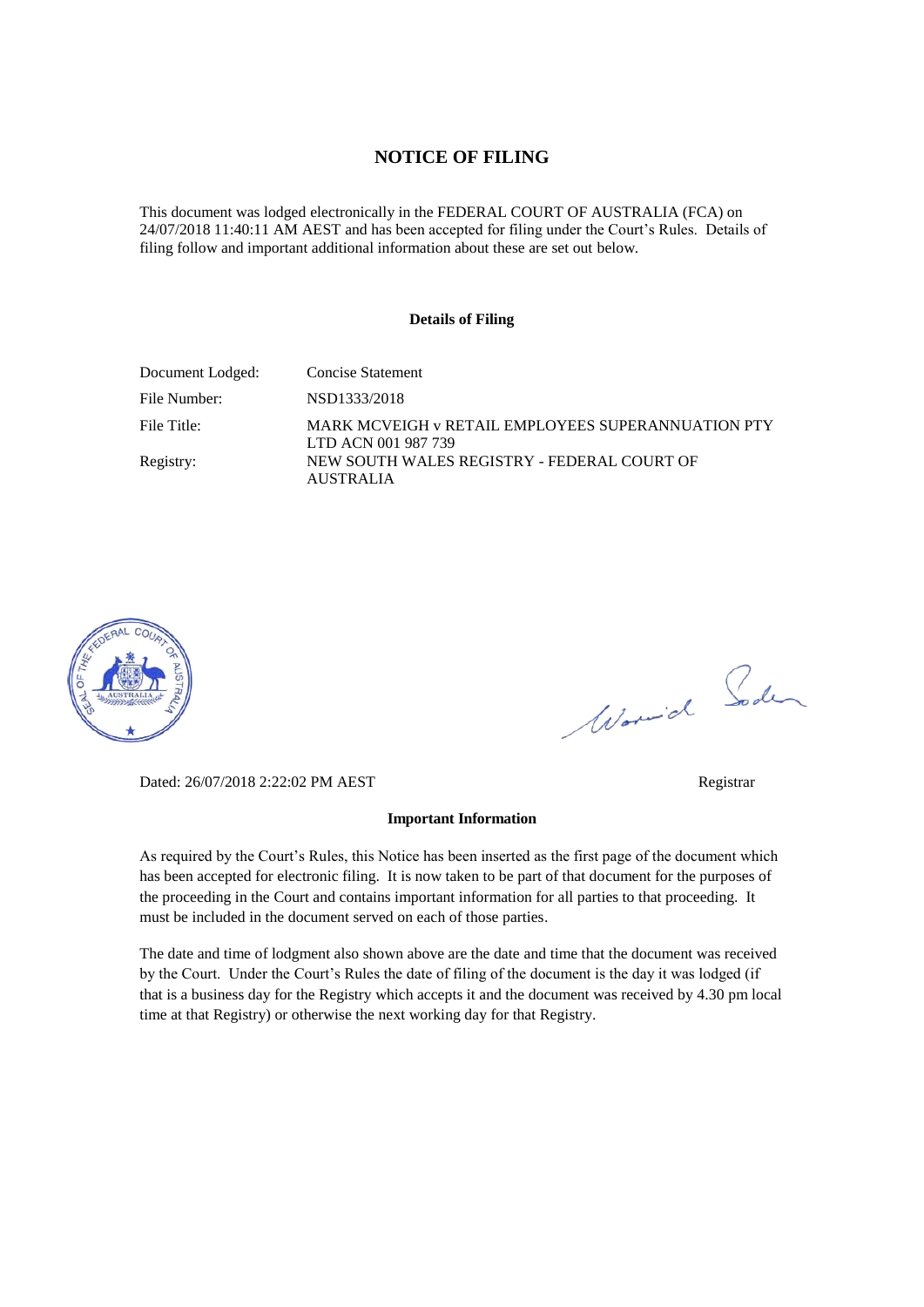Form NCF1 **Concise Statement**



Federal Court of Australia  $\overline{N_0}$  of 2018 District Registry: New South Wales Division: General

# **Mark McVeigh**

Applicant

# **Retail Employees Superannuation Pty Limited ACN 001 987 739**

Respondent

# **A. IMPORTANT FACTS GIVING RISE TO THE CLAIM**

# **Parties**

- 1. At all material times, the Respondent (**REST**) was, and remains:
	- (a) an Australian proprietary company incorporated under the *Corporations Act 2001* (Cth) (*Corporations Act*);
	- (b) the corporate trustee of the Retail Employees Superannuation Trust ABN 62 653 671 394 (**REST Trust**);
	- (c) a registrable superannuation entity (**RSE**) for the purposes of the *Corporations Act* and the *Superannuation Industry (Supervision) Act 1993* (Cth) (*SIS Act*);
	- (d) for the purposes of s 1017C of the *Corporations Act*:
		- (i) an issuer of a superannuation product and financial product;
		- (ii) the superannuation entity.
- 2. At all material times the REST Trust included sub-plans, including REST MySuper, which was, and remains:
	- (a) a MySuper product: Part 2C *SIS Act*;
	- (b) a relevant sub-plan for the purposes of s 1017C of the *Corporations Act*.

| Filed on behalf of         | Mark McVeigh (Applicant)                       |
|----------------------------|------------------------------------------------|
| Prepared by                | David Barnden                                  |
| $Law$ firm                 | Environmental Justice Australia                |
| Tel                        | $(03)$ 8341 3100 Fax $(03)$ 8341 3111          |
| Email                      | david.barnden@envirojustice.org.au             |
| <b>Address for service</b> | Level 3, 60 Leicester Street, Carlton VIC 3053 |
|                            |                                                |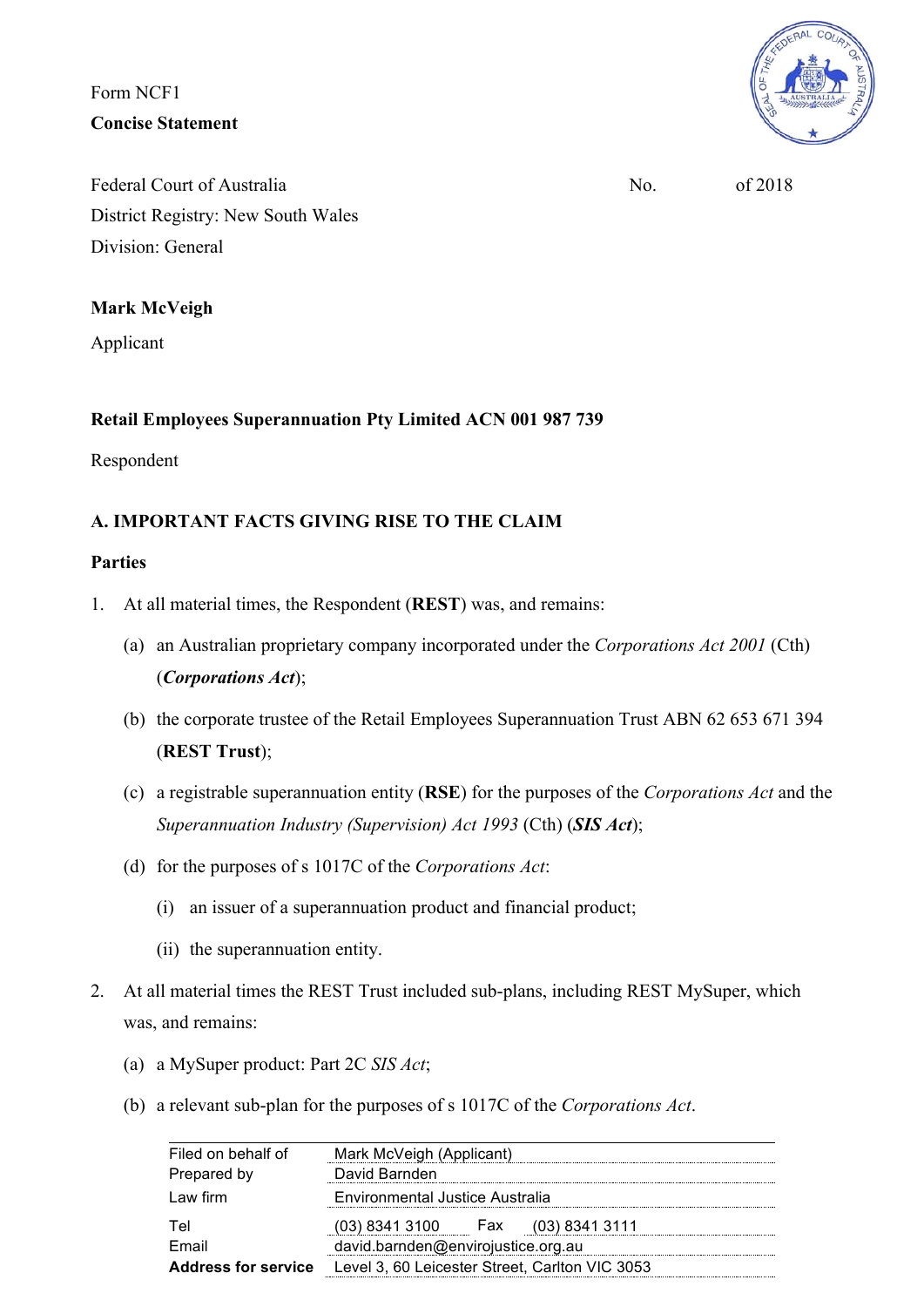- 3. At all material times REST was, and remains, bound by duties, including to:
	- (a) act honestly in relation to all matters concerning REST: s 52A(2)(a) *SIS Act*;
	- (b) exercise the requisite degree of care, skill and diligence on behalf of the beneficiaries: s 52(2)(b) *SIS Act*;
	- (c) perform its duties and exercise its powers in the best interests of the beneficiaries: s 52(2)(c) *SIS Act*;
	- (d) promote the financial interests of beneficiaries of REST MySuper: s 29VN(a) *SIS Act*.
- 4. At all material times REST was, and remains, governed by a board of directors (**Trustee Directors**) each of whom was bound by duties, including to:
	- (a) exercise their powers and discharge their duties with care and diligence: s 180(1) *Corporations Act*;
	- (b) exercise their powers and discharge their duties in good faith in the best interests of REST: s 181 *Corporations Act*;
	- (c) act in the best interest of the beneficiaries: s 52A(2)(c) *SIS Act*;
	- (d) exercise due care, skill and diligence in relation to all matters affecting the RSE REST: s 52A(2)(b) *SIS Act*;
	- (e) exercise care and diligence to ensure that REST promotes the financial interests of REST MySuper beneficiaries: s 29VO *SIS Act*;
	- (f) exercise care and diligence to ensure that REST carries out the duties in s 52 *SIS Act*, including those in [3a], [3b] and [3c] above: s 52A(2)(f) *SIS Act*;
	- (g) exercise the requisite degree of care, skill and diligence in relation to ensuring compliance with the RSE licensing regime: s 52A(2)(b) *SIS Act*.
- 5. The Applicant was born on 24 January 1995.
- 6. The Applicant at all material times was, and remains:
	- (a) a REST member and beneficiary, since about January 2013;
	- (b) a financial contributor to and beneficiary of a REST sub-plan;
	- (c) a financial contributor to REST for amounts equivalent to 9.5% of his employment related income: s *19 Superannuation Guarantee (Administration) Act 1992* (Cth);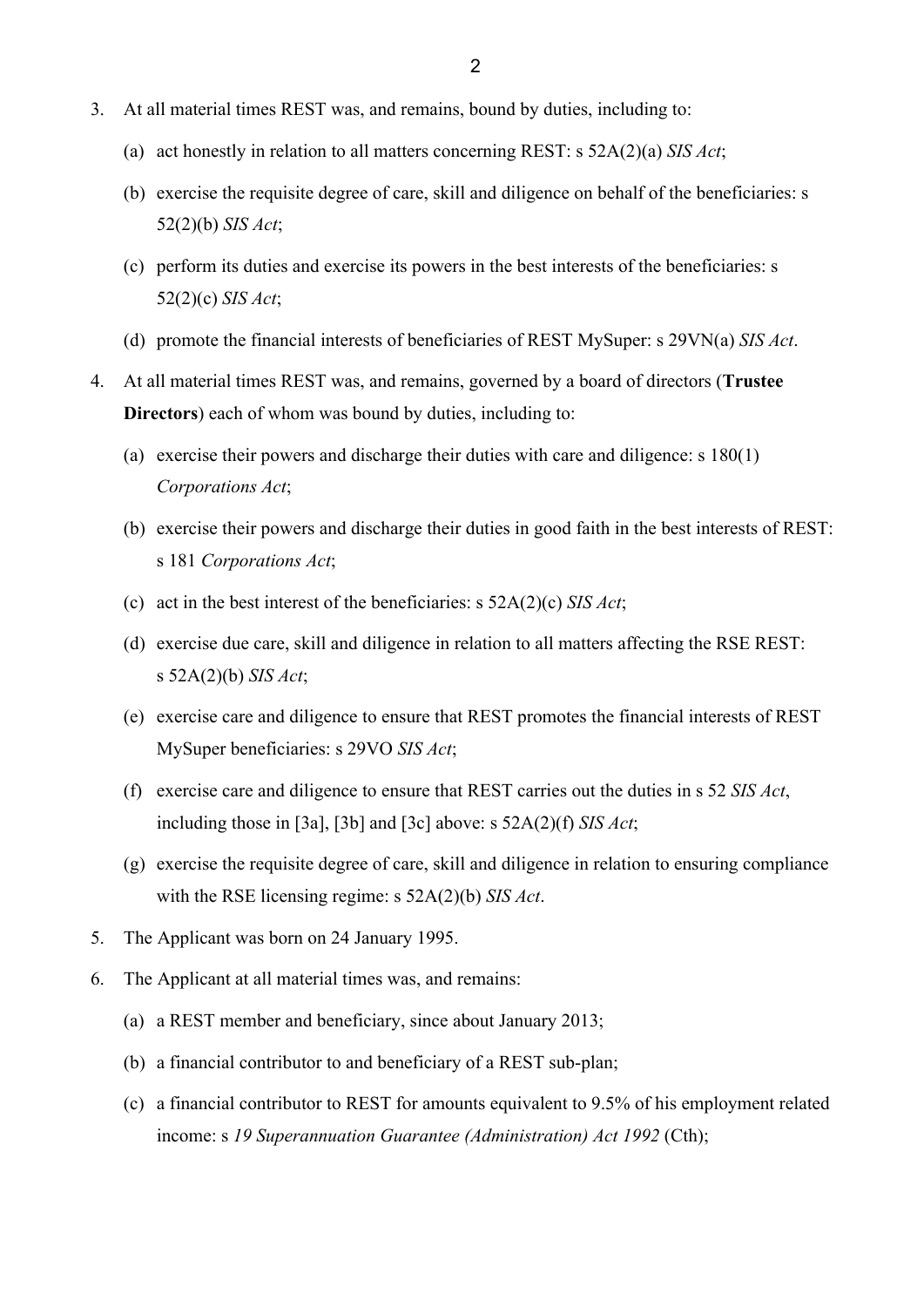- (d) subject to a 'preservation age' of 60 years and unable to access his superannuation held by REST until January 2055: r 6.01 *Superannuation Industry (Supervision) Regulations 1994*   $(Cth)$ ;
- (e) a 'concerned person' for the purposes of s 1017C of the *Corporations Act*.

### **B. REST and climate change**

- 7. At all material times, there has existed a significant likelihood that the climate is changing, and will continue to change, as the result of anthropogenic influences (**Climate Change**).
- 8. Climate Change is likely to include, or result in, changes including: higher mean and maximum temperatures; higher minimum temperatures; decreases in precipitation; increases in the severity of droughts; decreases in relative humidity; increases in the intensity of rainfall; increases in the intensity of cyclones and storms; and increases in the mean sea level (the **Physical Impacts**).
- 9. Australia and other nation states aim to prevent dangerous Climate Change and hold the increase in global average temperature to 1.5 degrees Celsius above pre-industrial levels, and to well below 2 degrees Celsius above pre-industrial levels, and those aims have caused, and will increasingly continue to cause, changes to Australian and international regulatory activity and markets (the **Transition Impacts**).
- 10. At all material times and, in particular, during and since the 2016 financial year, publicly available information indicated that:
	- (a) the Australian and international body of scientific knowledge recognised the existence of Climate Change and the likelihood of the Physical Impacts;
	- (b) the Physical Impacts and the Transition Impacts were foreseeable, material and actionable by Australian investors; and
	- (c) Climate Change, the Physical Impacts, and the Transition Impacts, individually or in any combination, have posed, and will increasingly continue to pose, material or major risks to the financial position of many of REST's investments (**REST's Climate Change Business Risks**).
- 11. At all material times, each of REST and the Trustee Directors knew, or ought to have known about:
	- (a) the information set out in [10] above;
	- (b) REST's Climate Change Business Risks.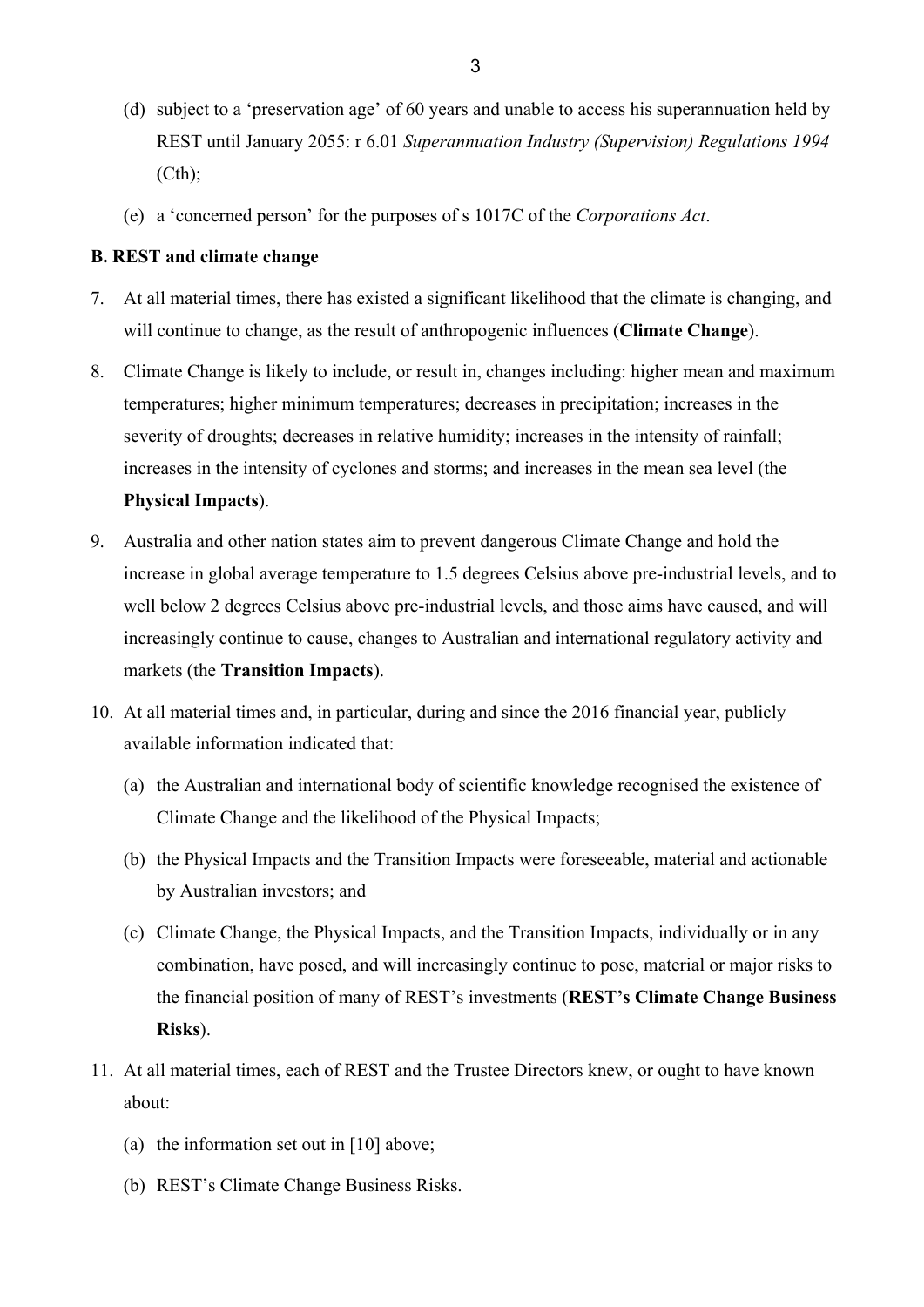- 12. By reason of the matters in [8] to [11] above, at all material times each of REST and the Trustee Directors knew, or ought to have known, that REST's Climate Change Business Risks were likely to have a material or major impact on the financial condition of:
	- (a) REST;
	- (b) REST sub-plans, including REST MySuper.
- 13. By reason of the matters in [12] above, in order to make an informed judgment about the management and financial condition of REST, and REST sub-plans, concerned persons were entitled under s 1017C of the *Corporations Act* to reasonably require information concerning each of REST's and the Trustee Directors':
	- (a) knowledge of REST's Climate Change Business Risks;
	- (b) opinion of Climate Change, the Physical Risks, the Transition Risks and REST's Climate Change Business Risks;
	- (c) actions responding to REST's Climate Change Business Risks;
	- (d) compliance with the obligations in [3] and [4] above with respect to REST's Climate Change Business Risks.

### **C. PRIMARY LEGAL GROUNDS FOR THE RELIEF SOUGHT**

### **Application of s 1017C of the** *Corporations Act*

- 14. At all material times, s 1017C of the *Corporations Act* required REST to give to a concerned person, being a REST member or a beneficiary, within a reasonable time, information requested by that person if the person reasonably required that information for the purposes of making an informed judgment about the management and financial condition of the superannuation entity and the relevant sub-plan.
- 15. At all material times, s 1017C of the *Corporations Act* required that REST, within a reasonable time, give a concerned person requesting the information that information, or a copy of a document, satisfying the requirements in [14] above.
- 16. The Applicant sent emails to REST on or about:
	- (a) 4 August 2017 requesting from REST information falling within [13] above (**4 August Information**);
	- (b) 23 August 2017 requesting from REST information falling within [13] above (**23 August Information**).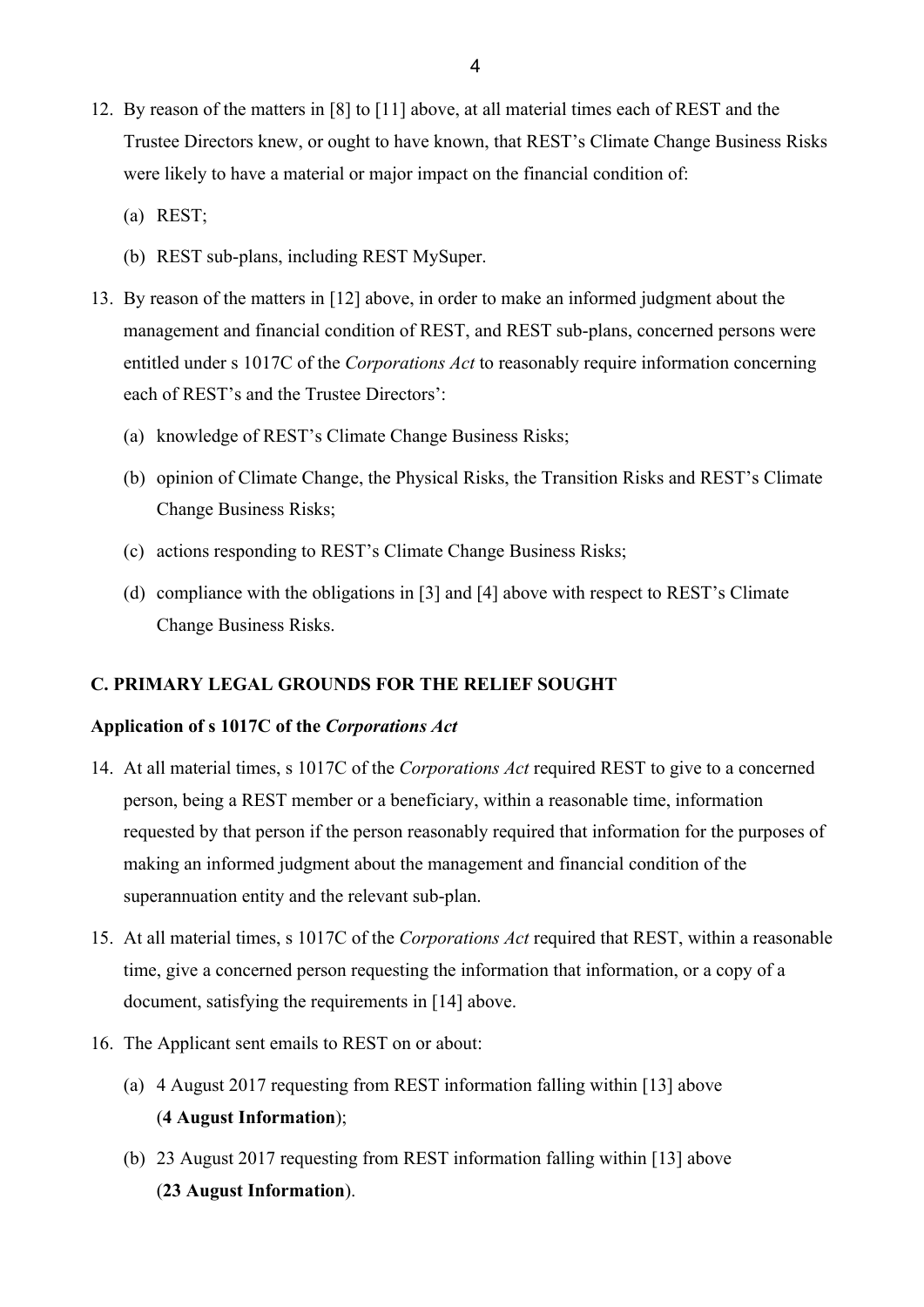- 17. The Applicant's lawyers, Environmental Justice Australia, requested the information in [16] above from REST on behalf of the Applicant in correspondence sent to REST on or about:
	- (a) 11 April 2018;
	- (b) 20 June 2018.
- 18. The Applicant reasonably required the information described in [13], [14], [16] and [17] above in accordance with s 1017C of the *Corporations Act*.
- 19. REST gave certain information to the Applicant on or about:
	- (a) 23 August 2017;
	- (b) 1 September 2017;
	- (c) 22 May 2018;
	- (d) 2 July 2018;

but, in breach by REST of the duties set out in [3], [4] and [14] above, REST failed to provide the information described in [14], [16] and [17] above in accordance with its obligation to do so under s 1017C of the *Corporations Act*.

20. Further, or in the alternative, the Applicant has a right in equity to be provided by REST with the information, or materials containing the information, described in [14], [16] and [17] above.

## **D. RELIEF SOUGHT BY THE APPLICANT**

- 21. The Applicant seeks:
	- (a) a declaration that by failing to give to the Applicant the 4 August Information and/or the 23 August Information, or any substantial part thereof, REST contravened s 1017C of the *Corporations Act*;
	- (b) an injunction under s 1324(1) of the *Corporations Act* requiring REST to give the 4 August Information and the 23 August Information to the Applicant;
	- (c) alternatively to (a) above, a declaration in the equitable jurisdiction of the Court that REST was under an equitable obligation to give the 4 August Information and 23 August Information, or any substantial part thereof, to the Applicant;
	- (d) alternatively to (b) above, an injunction in the equitable jurisdiction of the Court requiring REST to give the 4 August Information and the 23 August Information to the Applicant;
	- (e) such further or other orders as to the Court may seem appropriate;
	- (f) such orders as to costs as to the Court seem appropriate.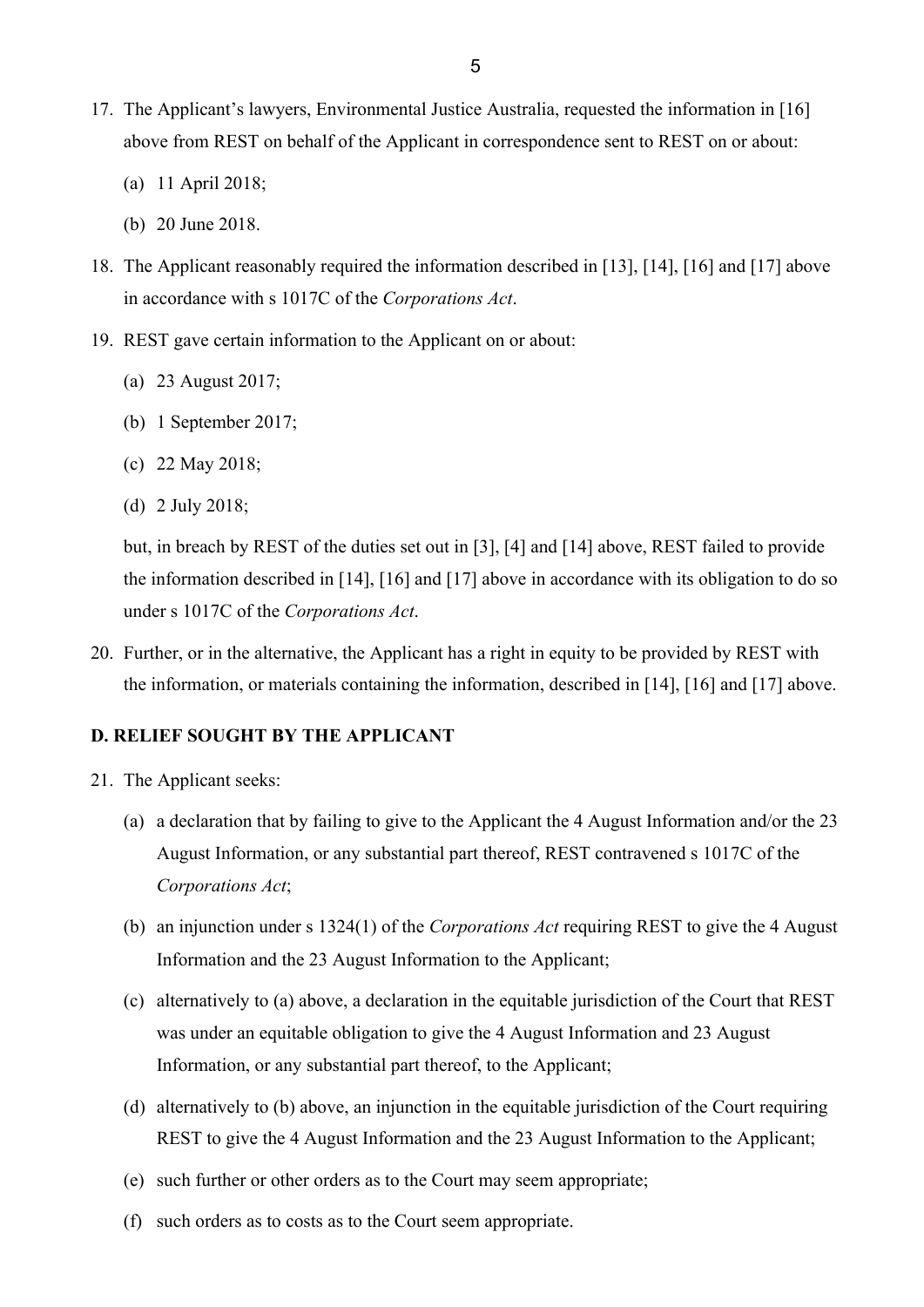Date: 23 July 2018

This Concise Statement was settled by Ron Merkel QC and Craig Lenehan.

Environmental Justice Australia

Solicitors for the Applicant